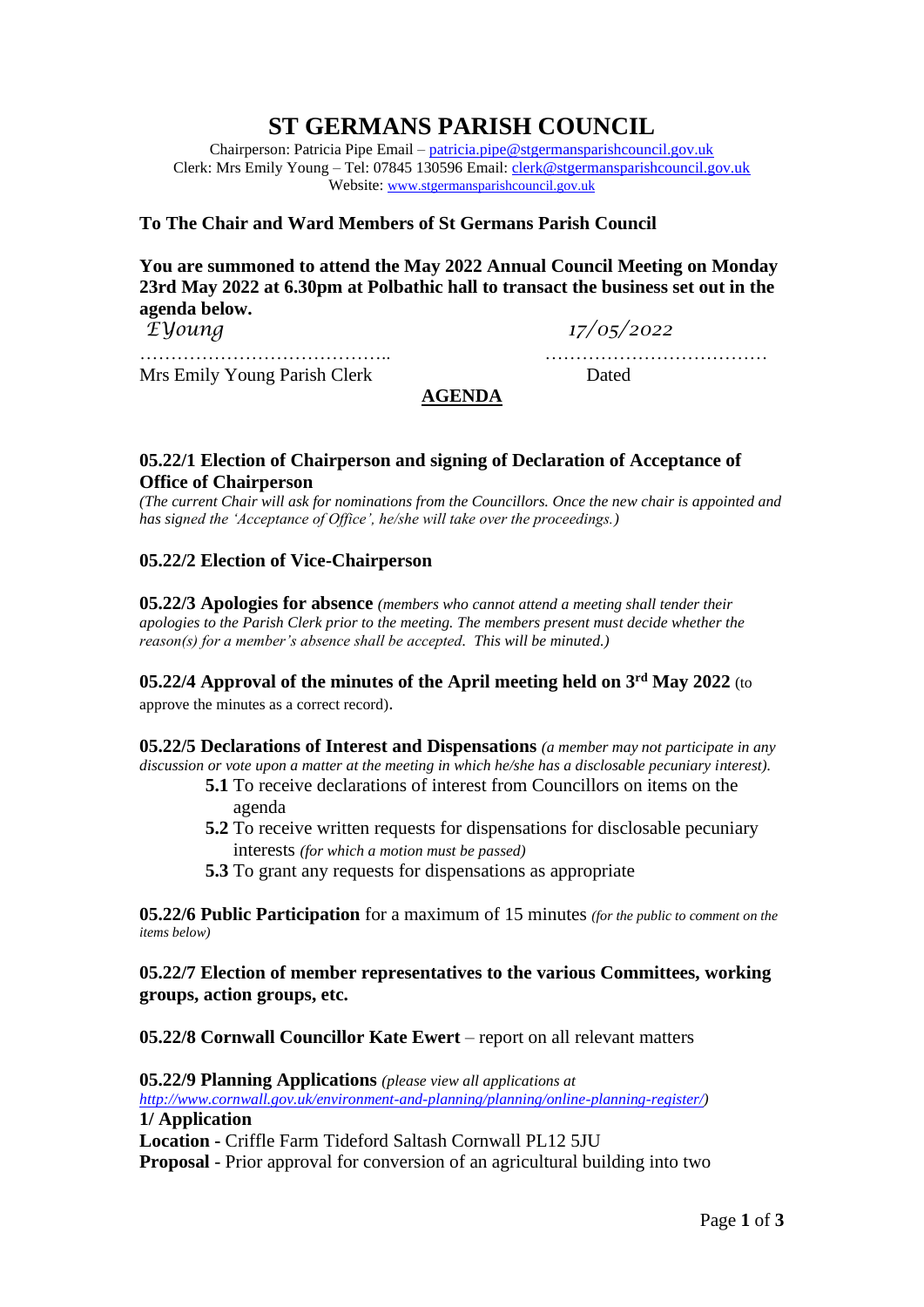residential dwellings *(for information purposes only)-* **To agree comments to be sent to Planning Officer.**

## **2/ Application PA22/02944**

**Location:** Bechers, Tideford Cross **Proposal:** Remodelling, alterations and two storey rear extension with variation of condition 2 of decision notice PA20/08824 dated 17/12/2020.

## **3/ Application PA22/04216**

**Proposal** Single storey rear extension. **Location** 1 Mill Road Tideford Cornwall PL12 5JN **Grid Ref** 234694 / 59678

## **05.22/10 Planning Applications received after publication of this agenda**

## **05.22/11 Planning Appeals**

## **05.22/12 Planning Decisions**

**05.22/13 Planning Correspondence and Reports**

## **05.22/14 Planning matters raised by councillors**

#### **05.22/15 Finance**

#### **/1 15.1 Annual Governance Statement (Section 1) and the Annual Accounts, the Return for the year ended 31.03.2022 (Section 2)**

The accounts are being audited by our internal auditor, Clive Murphy and will be presented to the Council for approval if the internal audit is completed by the meeting date of 23rd May 2022. If they are not finalised a further meeting will be called to present the accounts.

The Parish Council is responsible for ensuring that there is a sound system of internal control, including the preparation of the accounting statements and will approve the annual governance statement.

The annual return for the year ended 31.03.2022, once approved by the Parish Council and signed by the Chairman, must be submitted to PKF Littlejohn LLP no later than the 1st July 2022.

**/2** To note & approve the current financial position on all accounts

- **/3** To authorise payments on the income & expenditure schedule for this month
- **/4** To approve an extra £3.71 on last months' Clerks pension
- **/5** Presentation of the accounts for the year ended 31.03.2022 (Clerk)

**/6** St Germans Recreation ground grass cutting and other requests

#### **05.22/16 Request for spending**

- **/1** Tom Cox tree work in Treland area £280.00\£240.00 +VAT
- **/2** CALC membership renewal
- **/3** Walnut tree quotation
- **/4** Office chair